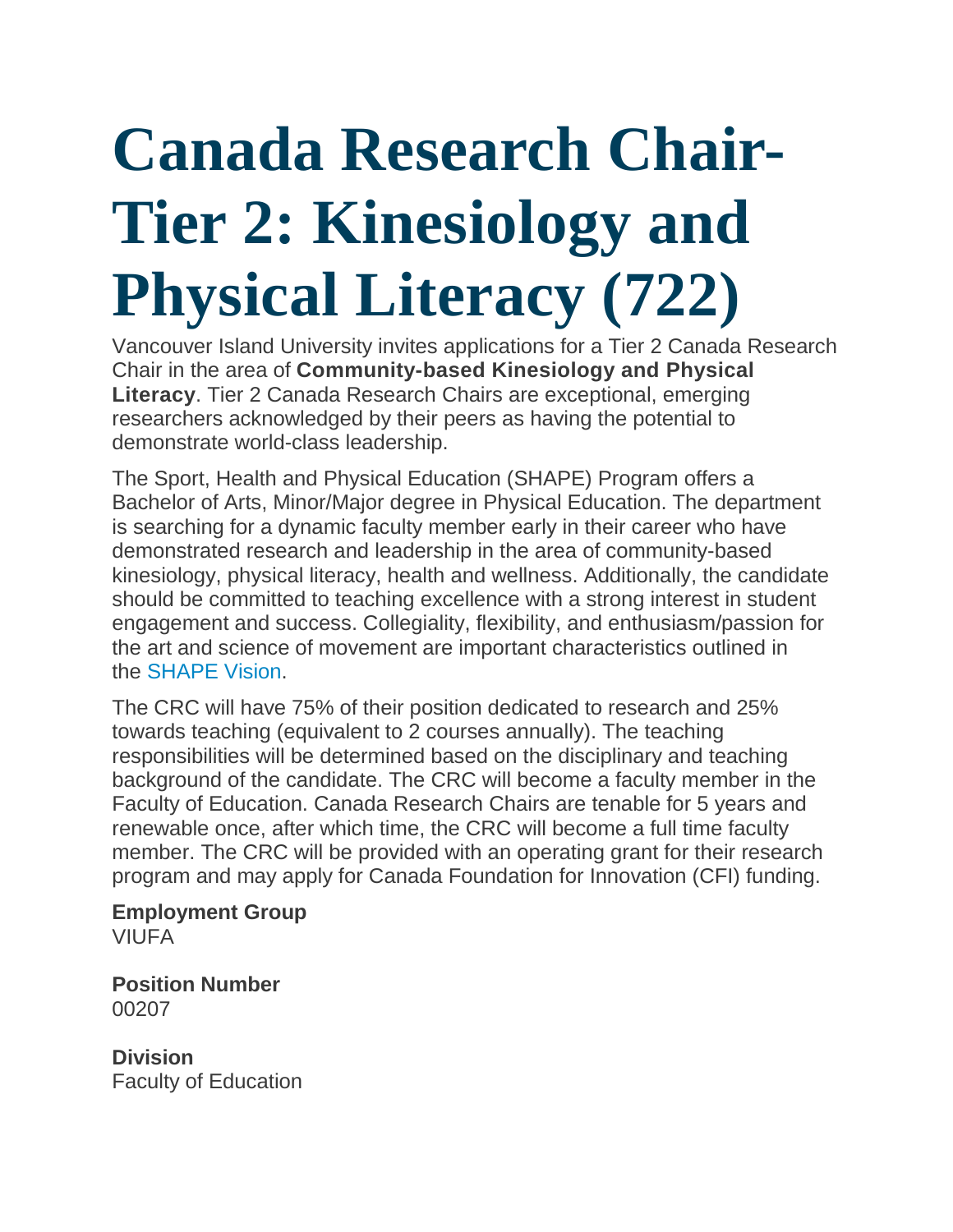**Department** Education

**Campus** Nanaimo campus

#### **Appointment Type**

regular full-time

# **FTE**

1.00

**Workload** 0.25 FTE Teaching; 0.75 FTE Research

# **Appointment Start Date**

04/05/2020

#### **Posting Restrictions**

Appointment subject to approval through the Canada Research Chair Secretariat, start date on or after May 4, 2020

#### **Applicant Documents**

CV/Resume, Concept Paper, Cover Letter, Expected Contributions, Philosophy, Qualifications , CRC Self-Identification form

# **Posted Date**

03/10/2019

**Closing Date** 06/11/2019

**Job Reference** 722

#### **Documents**

• [CRC Self-Identification form](https://careers.viu.ca/intranet/wd_portal.view_blob?p_web_site_id=100017&p_web_page_id=345918&p_type=JOBDOC&p_id=167484&p_show=N) (Word, 40.71kb)

## **Duties:**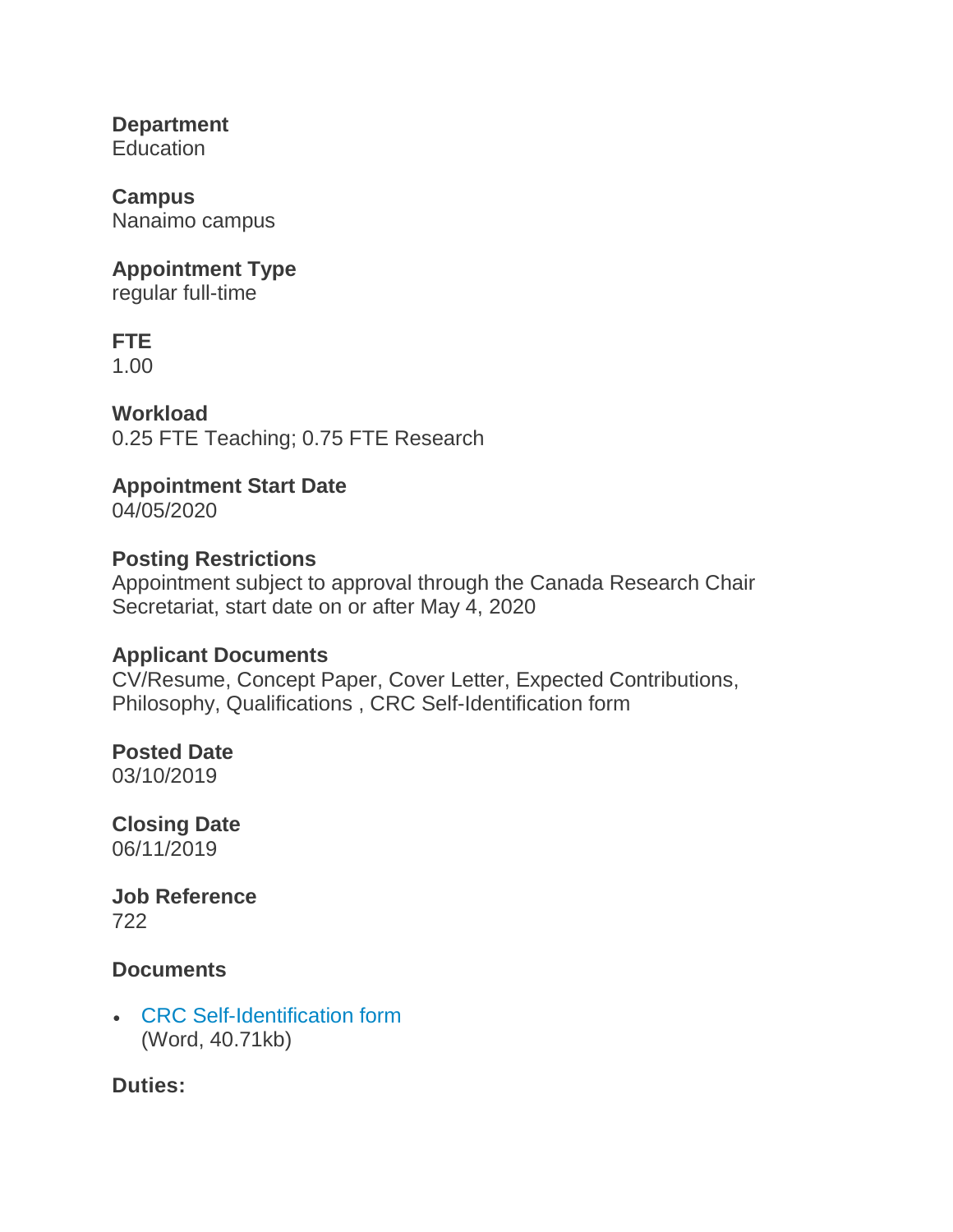VIU's academic requirements include course delivery, research supervision and institutional service. Duties, responsibilities and expectations of the position will include, but not be limited to:

- Demonstrated commitment to knowledge translation with the objective of empowering/enabling the affective, physical, cognitive and behavourial aspects of physical literacy;
- Demonstrated leadership skills, collaborative research, research network development, community consultation and involvement in the areas of community-based kinesiology, physical literacy, health and wellness;
- Demonstrated research excellence with a strong track record of peer reviewed publications and external research funding;
- Demonstrated research ability with a potential for developing new areas of collaborative research;
- In addition to the research program, the Chair will participate in the academic programs including the teaching of undergraduate or graduate courses and other educational and scholarly activity;
- Provide leadership for research and scholarly activity within the Faculty of Education;
- Supervise and mentor graduate students in research activities for the Faculty of Education, the Master of Arts in Sustainable Leisure Management, and/or the Master of Community Planning.

# **Required Qualifications:**

The [Canada Research Chairs](http://www.chairs-chaires.gc.ca/program-programme/nomination-mise_en_candidature-eng.aspx) program expects Tier 2 nominees to be within 10 years of having received a Ph.D. (or the highest degree in their discipline); be excellent emerging researchers who have demonstrated particular research creativity; have demonstrated the potential to achieve international recognition in their fields in the next five to ten years; be proposing an original, innovative research program of high quality; and, as a chairholder, have the potential to attract excellent students and future researchers as well as research funding.

Applicants who are more than 10 years from having earned their highest degree (and where career breaks exist, such as maternity, parental, or extended sick leave, clinical training), may have their eligibility for a Tier 2 Chair assessed through [CRC's Tier 2 Justification Process.](http://www.chairs-chaires.gc.ca/program-programme/nomination-mise_en_candidature-eng.aspx#s3) Please contact [research@viu.ca](mailto:research@viu.ca) for more information. VIU recognizes the legitimate impact that leaves can have on a candidate's record of research achievement and will take leaves into careful consideration during the assessment process.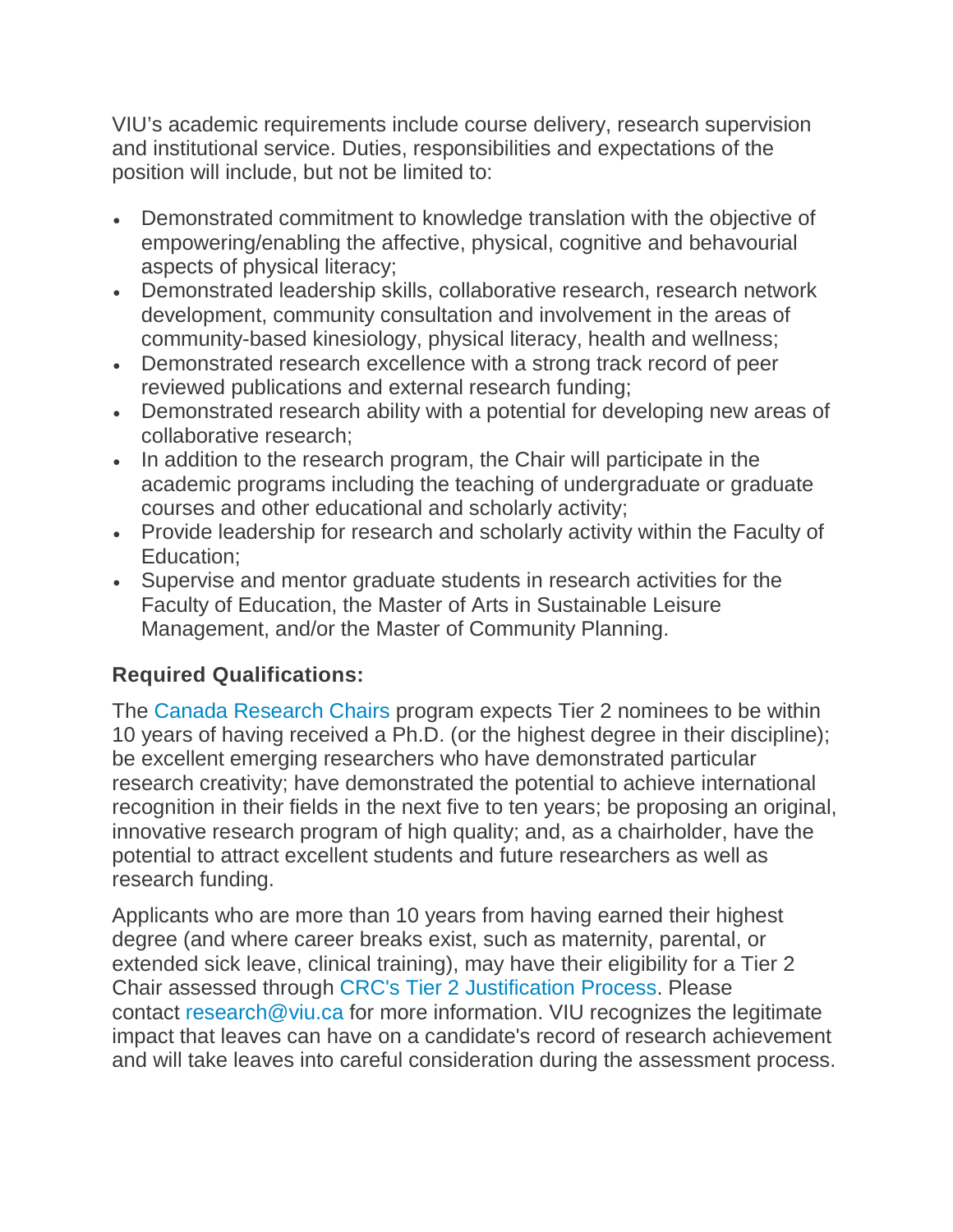In addition to the CRC requirements, VIU is looking for demonstrated leadership skills in developing solid working relationships with communities locally, regionally, and provincially; research activities using innovative programs and research methods; research network development; demonstrated commitment to knowledge mobilization; demonstrated research ability with a potential for developing new areas of collaborative research; and experience in teaching and supervising students.

#### **Preferred Qualifications:**

Previous successful teaching at the post-secondary level and supervision of graduate students.

For the complete nomination process and CRC eligibility requirements, applicants should review the [CRC Website.](http://www.chairs-chaires.gc.ca/program-programme/nomination-mise_en_candidature-eng.aspx#selection/)

# **Please Submit:**

- Curriculum Vitae.
- Cover letter with a statement of the applicant's research highlights, an educational philosophy relating to the position, and the applicant's expected contribution to the University, Faculty and Department.
- A two-page concept paper describing an innovative research plan. The concept paper must include: Project summary (250 words), Context, Methodology, Engagement with research users and communication of results, and HQP training plan. Please include literature cited (not included in 2 page limit).
- Name and contact information for three people willing to provide a reference.
- Please email the attached Self-Identification form directly to Karen Bernard, Equity, Diversity and Inclusion Advisor (Scholarship, Research, and Creative Activity ) at [Karen.Bernard@viu.ca.](mailto:Karen.Bernard@viu.ca) The questions in this form are consistent with those used by the Canada Research Chairs Program and use wording found in the federal [Employment Equity Act.](https://laws-lois.justice.gc.ca/eng/acts/e-5.401/)

## **Note:**

This institution is an advocate for equity and is committed to ensuring representation in its community. We welcome applications from members of visible minorities, women, Indigenous peoples, persons with disabilities, persons of minority sexual orientations and gender identities, and others with the skills and knowledge to productively engage with diverse communities. The institution seeks to maintain its commitment to excellence and recognizes that increasing the diversity of its employees supports this objective.